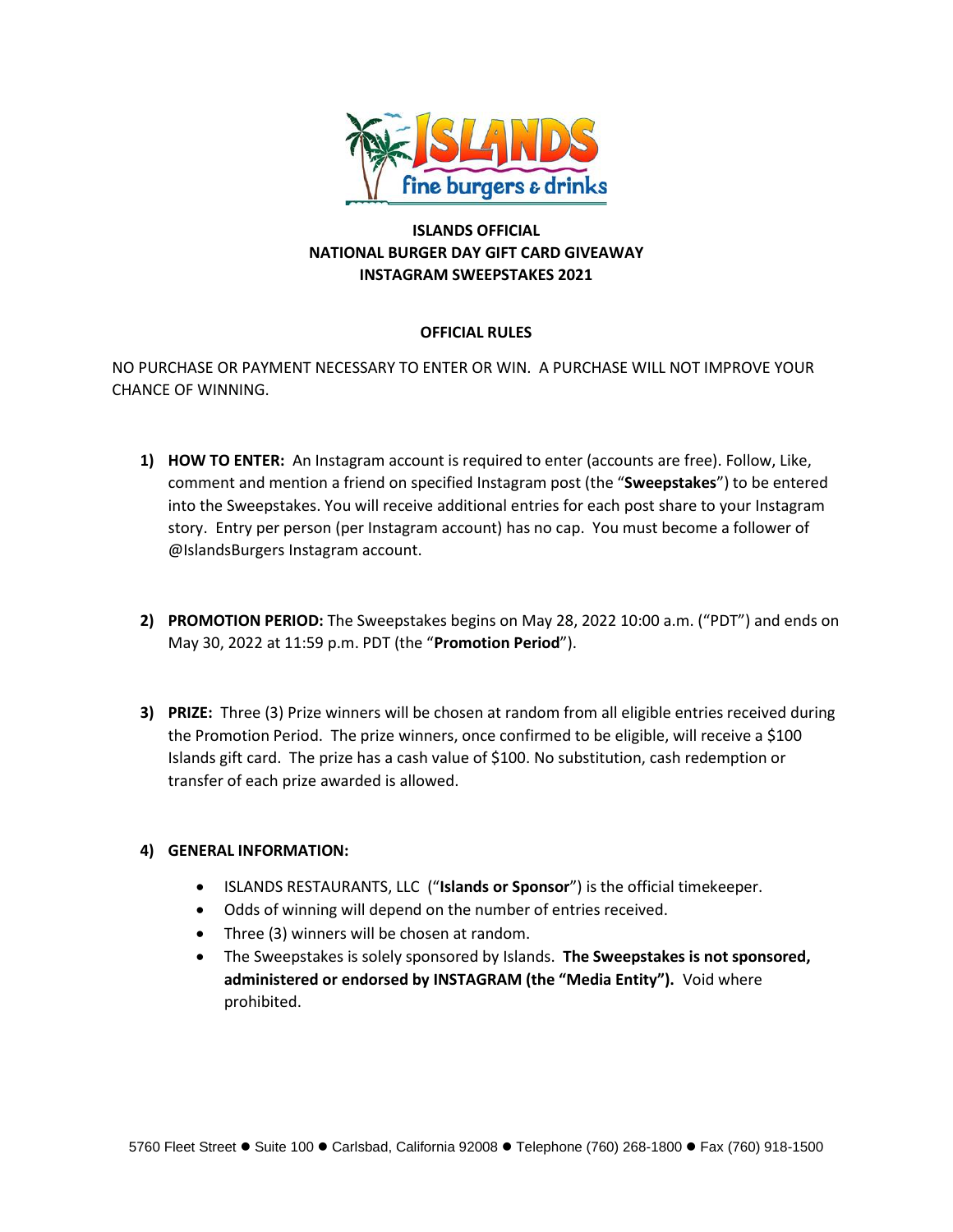#### **5) ELIGIBILITY:**

- You must be at least eighteen (18) years of age, and you must be a legal resident of Arizona or California. Winners will be asked to prove both eligibility requirements stated above.
- **6) PARTICIPANTS**: By your participation in the Sweepstakes, you agree to be bound by all rules related to the Sweepstakes, and (a) you grant to Islands a perpetual, unlimited, non-exclusive, worldwide, royalty-free license to use, copy, print, display, reproduce, modify, publish, post, transmit and distribute the photo and any material included in any Instagram photo you tag as entry into Sweepstakes; and (b) you certify that any person pictured in any tagged Instagram photo authorizes Islands to use, copy, print, display, reproduce, modify, publish, post, transmit and distribute the photo and any material included in such photo; and (c) you agree that Sponsor and the Media Entity shall not be responsible or liable for, and are hereby released from, any and all costs, injuries, losses or damages of any kind, including, without limitation, death and bodily injury, due in whole or in part, directly or indirectly, to participation in the Sweepstakes or any Sweepstakes-related activity, or from entrants' acceptance, receipt, possession and/or use or misuse of any prize.

## **7) RESTRICTIONS**:

- Employees, officers, and directors (including immediate family members, spouses, parents, children, siblings, and their respective spouses) of Islands are not eligible to participate in the Sweepstakes.
- To be eligible, any tagged photo, comment or mention on Instagram must not be obscene, indecent, or otherwise offensive (as determined by Islands); must not defame or invade the publicity or privacy rights of any person, living or deceased; infringe, violate or misappropriate any person's or entity's personal or proprietary rights; be owned by a thirdparty and/or be subject to any restriction or right that would in any way limit Islands' right to use the entry as permitted under these Sweepstakes Rules; and must adhere to the Instagram Terms of Use set forth at [http://instagram.com/about/legal/terms/.](http://instagram.com/about/legal/terms/)
- Failure to comply with these rules, as determined by Islands, in its sole discretion, is grounds for automatic disqualification from the Sweepstakes. Islands reserves the right in its sole discretion to disqualify any individual suspected of tampering with the entry process or the operation of the Sweepstakes.
- The Sweepstakes is subject to all applicable federal, state and local laws, rules, and regulations. ANY ATTEMPT BY A USER OR ENTRANT OR ANY OTHER INDIVIDUAL TO DELIBERATELY DAMAGE ANY WEB SITE OR UNDERMINE THE LEGITIMATE OPERATION OF THE SWEEPSTAKES IS A VIOLATION OF CRIMINAL AND CIVIL LAWS AND SHOULD SUCH AN ATTEMPT BE MADE, SPONSOR RESERVES THE RIGHT TO SEEK DAMAGES AND COSTS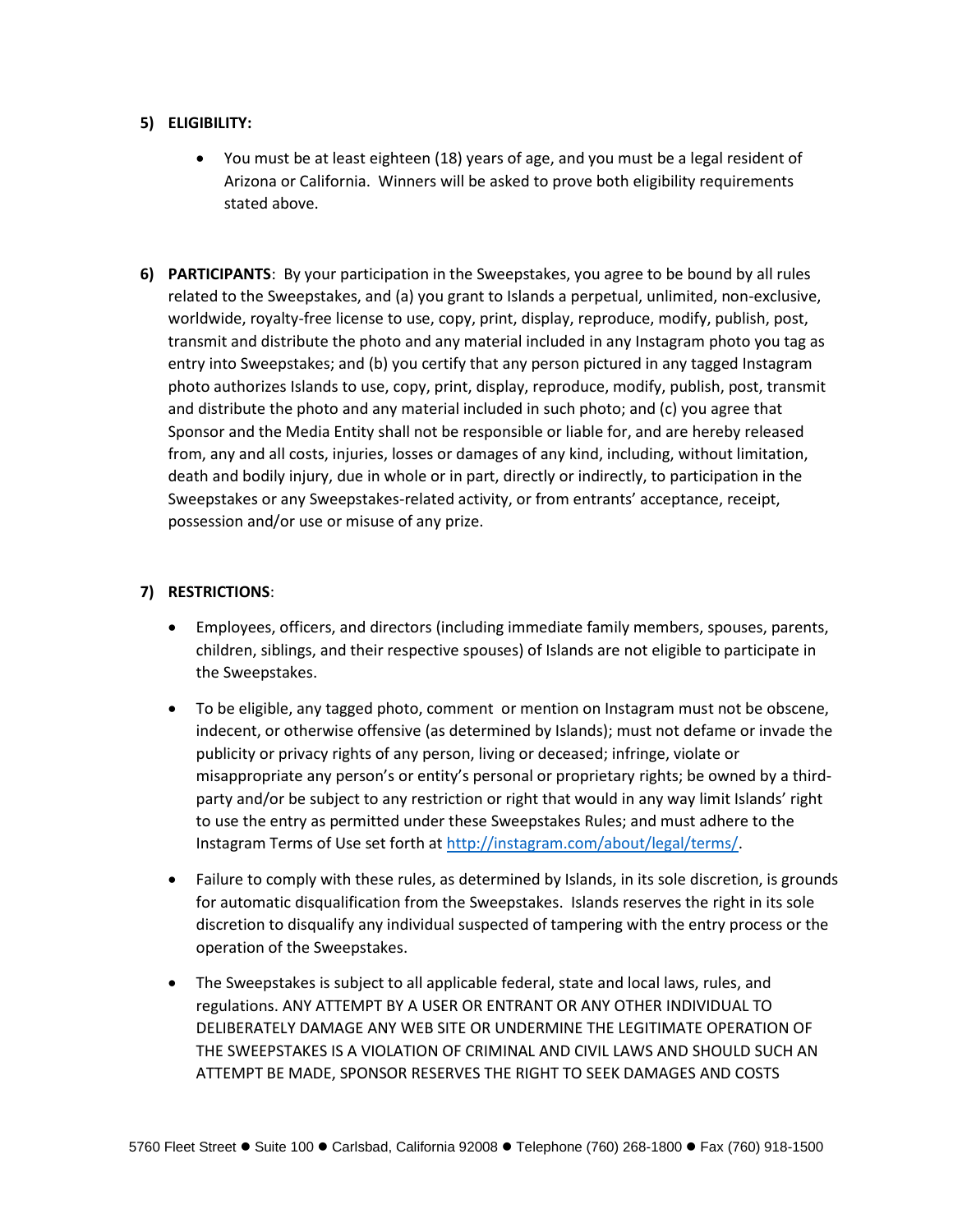(INCLUDING WITHOUT LIMITATION, ATTORNEYS' FEES) FROM ANY SUCH PERSON TO THE FULLEST EXTENT PERMITTED BY LAW.

- **8) NOTIFICATION:** The potential winners will be notified via Instagram on June 3, 2022 by 11:59 p.m. (PDT). The winner will be required to privately provide his or her name, address, age, and other personal information necessary to receive the Prize. The potential winners may be required to verify ownership of the winning Instagram account. The potential winners must respond to Islands within two (2) days of being declared a potential winner. Failure to respond within two (2) days may result in the potential winner being disqualified and an alternate winner selected. A prize will not be awarded until all such properly executed forms are returned. All federal, state, local, or other tax liabilities, including but not limited to income taxes or like amounts in connection with a Winner's award, acceptance, or use of a prize arising from this Sweepstakes will be the sole responsibility of the Winner. Prize is awarded "AS IS" and WITHOUT WARRANTY OF ANY KIND, express or implied, including, without limitation, any implied warranty of merchantability or fitness for a particular purpose.
- **9) GOVERNING LAW/VENUE:** The laws of the State of California, USA apply to and govern this Sweepstakes. By entering the Sweepstakes, Entrants hereby submit to the jurisdiction and venue of the federal and state courts located in San Diego County, California, United States and waive the right to have disputes arising out of the subject matter hereof adjudicated in any other forum.
- **10) LIMITATIONS OF LIABILITY:** Entrants, by participating in the Sweepstakes, release and agree to hold the Sponsor harmless from and against any and all liability, claims, or actions, of any kind, whatsoever, for any injuries, losses, or damages, of any kind, to persons (including death and bodily injury) and property, arising in whole or in part, directly or indirectly, whether caused by negligence or not, from acceptance, possession, use, or misuse of a prize—including participating in this Sweepstakes or in any Sweepstakes-related activity, whether sponsored, held by, or paid for by a third party or by Sponsor. Each entrant agrees to indemnify Sponsor from and against all liability arising out of, relating to, or resulting from any act or omission of Sponsor related to the Sweepstakes and to hereby acknowledge that Sponsor has neither made nor is in any manner responsible or liable for any warranty, representation, or guarantee, express or implied, in fact or in law, relative to the Prize herein. Additionally, Sponsor is not responsible for late, lost, stolen, incomplete, misdirected, garbled, damaged, delayed, or undelivered entries; or for any virus contracted by an entrant's computer through participation in the Sweepstakes, for any incorrect or inaccurate information, whether caused by computer or Internet malfunction, interference, tampering, manipulation, weather, natural disaster, acts of war, or by any of the equipment or programming associated with or utilized in the Sweepstakes, and assumes no responsibility for any error, omission, interruption, deletion, defect, or delay in operation; or for failed computer, satellite, telephone, wireless or cable transmissions, lines or